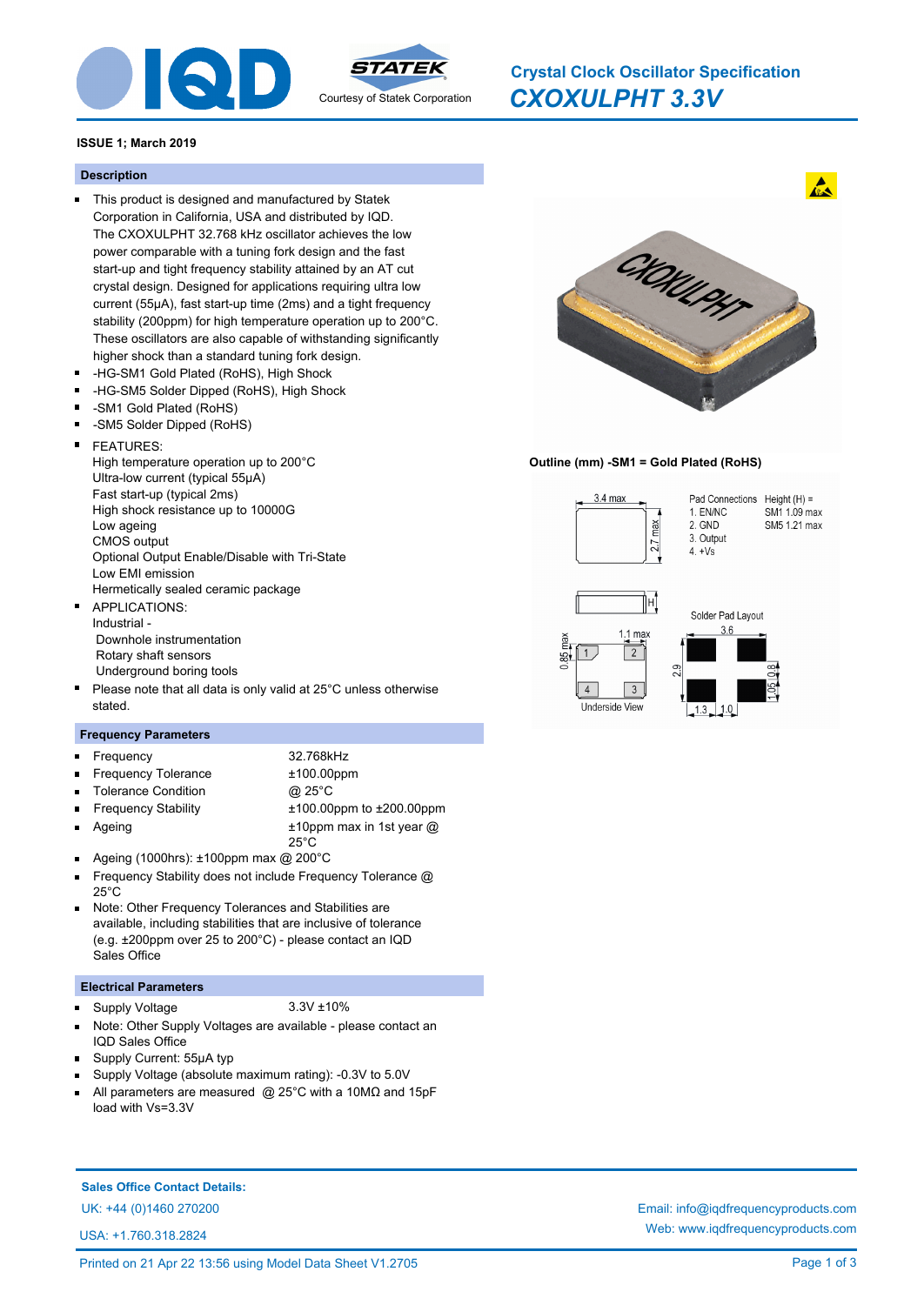

*CXOXULPHT 3.3V* **Crystal Clock Oscillator Specification**

#### **Operating Temperature Ranges**

- 25 to 150°C  $\blacksquare$
- 25 to 175°C  $\blacksquare$
- $\blacksquare$  25 to 200 $^{\circ}$ C

#### **Output Details**

- $\blacksquare$ Output Compatibility CMOS
- Drive Capability **15pF**  $\blacksquare$
- Output Level High Voh: 90%Vs min  $\blacksquare$ Output Level Low Vol: 10%Vs max
- Rise Time (10%-90%): 4ns typ Fall Time (90%-10%): 5ns typ

#### **Output Control**

 $\blacksquare$ Start Up Time: 2ms typ

#### **Environmental Parameters**

- $\blacksquare$ Operable Temperature Range: -55 to 200°C
- Expected life @ 200°C is in excess of 1500hrs  $\blacksquare$
- Storage Temperature Range: –55 to 125°C  $\blacksquare$
- Shock (std): 5000G, 0.3ms, 1/2 sine Shock (HG): 10000G, 0.3ms, 1/2 sine (shocked @ 25°C)
- $\blacksquare$ Note: Higher Shock versions are available - please contact an IQD Sales Office
- Vibration: MIL-STD-202G, Method 204D, Condition D: 20G, 10Hz-2000Hz swept sine (vibrated @ 25°C)
- Note: Random Vibration test is also available please contact an IQD Sales Office

#### **Manufacturing Details**

Maximum Process Temperature: 260°C (for 20secs max) O,

#### **Ordering Information**

- n. Frequency Model\* Shock Level\* Termination Variant\* **Output** Frequency Tolerance (@ 25°C)\* Frequency Stability (over operating temperature range)\* Operating Temperature Range\* Pad 1 Function\* (minimum required\*) Shock Options:
- Blank = Standard (5000G) HG = High Shock (10000G)
- **Termination Variants:** SM1 = Gold Plated (RoHS) SM5 = Solder Dipped (RoHS)
- Pad 1 Function Options: EN = Enable/Disable NC = No connection
- $\blacksquare$ Example 32.768kHz CXOXULPHT 3.3V SM1 CMOS ±100ppm ±175ppm 25 to 200C NC

**Sales Office Contact Details:**

USA: +1.760.318.2824

UK: +44 (0)1460 270200 Email: info@iqdfrequencyproducts.com Web: www.iqdfrequencyproducts.com